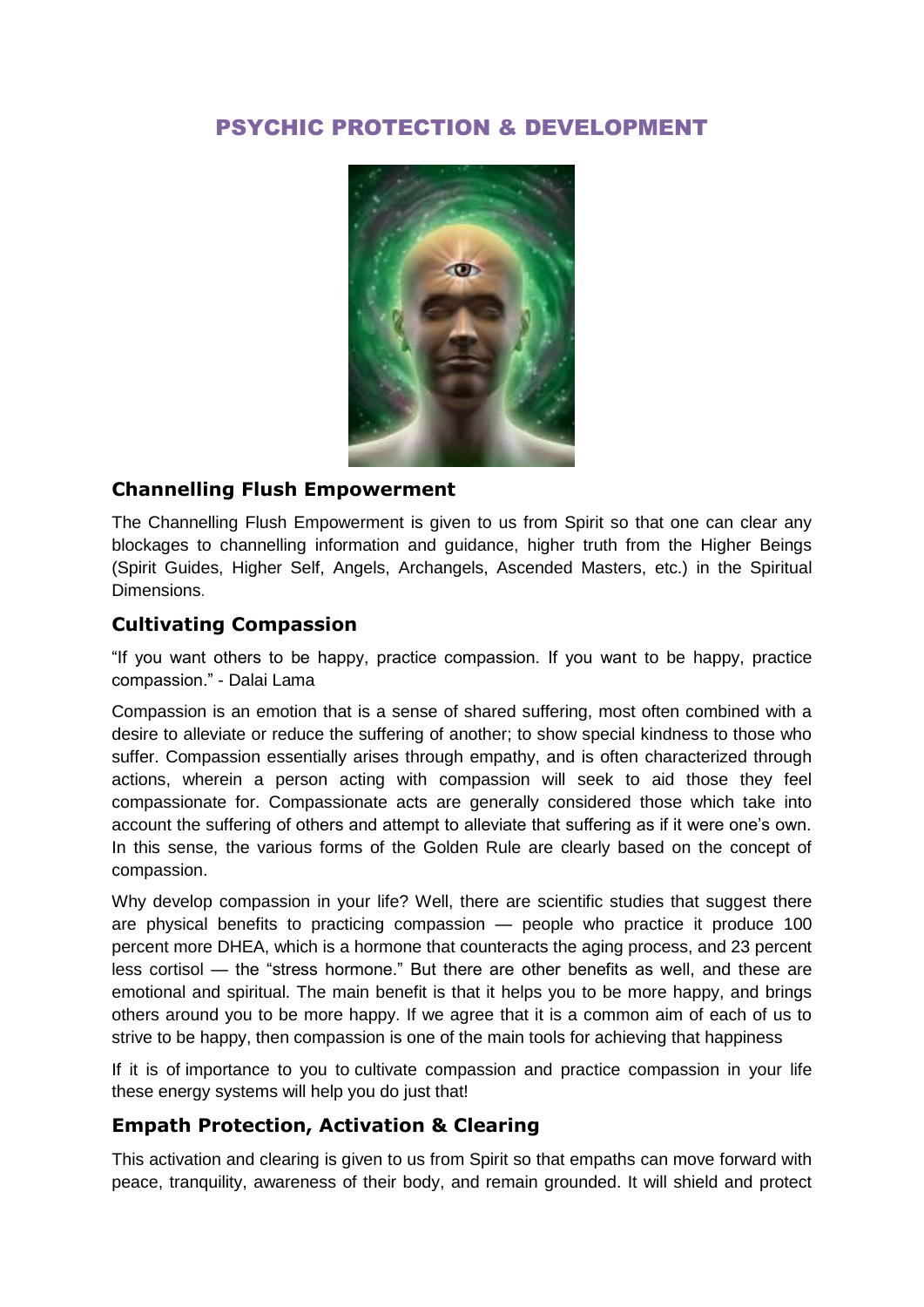from taking on the negative energy of others so that one's own energy can be managed, controlled, turned off when needed and create light energy using the power of the Mind.

The Empath Protection and Activation Clearing will enable one to not only manage the empath nature but adapt to it and control it and modify the intensity of the experience. This system is guided by simple intention.

Anyone can use this system so that one is no longer unconsciously influenced by the thoughts, emotions and moods of others. It will clear any negative behaviours that have been adopted as a result of negative emotions and sensitivity to others such as addictions to alcohol, drugs, sex, etc.

This system will allow one to close oneself so that one is not constantly available to process other people's negative feelings and energy. It will bring in the energy of self-love so that one can put oneself first and others second so that one is a strong, powerful, clear, clean and healthy empath.

The energy of this system will elevate one's mental outlook. The activation will provide protection and defence against the negative emotions and energy of others so that one is no longer plagued by overwhelming floods of other people's energy.

#### **Higher Intuition & Enorasis Empowerment**

'Enorasis' means 'Clairvoyance'. This Sacred Empowerment of Divine Light and Divine Love will boost your psychic and spiritual power, your inner channelling wisdom, your highest healing wisdom and the inner ancient  $\sim$  primordial wisdom. It will open, clear & balance the third eye, the divine eye of spirit elevating awareness and consciousness to new levels.

This will bring clarity and simplicity in communicating with the Angels / Archangels / Higher Self / the Spirit / the Mahatma / the Ascended Masters & All Beings of Light Many advantages, abilities, benefits and gifts of all kinds follow!

### **Higher Self Activation Journey Program**

The Higher Self Journey Activation Program has seven activations to aid you in communicating with your Higher Self. The seven activations are the Divine Protection Activation, Clearing Activation, Grounding Activation, Third Eye Activation, Energy Bodies Clearing, Meditation Activation, Spirit Guides and Higher Beings Activation and Dream Activation.

Below you will find a detailed description of each of the activations. The Course includes topics such as Who or What is the Higher Self, Why it is important to connect to the Higher Self, What the benefits of doing so are, the purpose, role, and or function of the Higher Self, recognizing the voice of the Higher Self, Methods for connecting with the Higher Self and more.

*Divine Protection Activation -* This activation creates an etheric shield of Divine and Holy protection which acts as an energy that envelopes you and blocks out intrusive vibrations or malicious, negative, lower vibrations from other sources.

This Divine protection activation will shield you from any unwanted interference or distraction of any lower nature during your connection to your Higher Self.

*Clearing Activation* – The purpose of this activation is to clear any blockages or barriers that keep you from communicating with your Higher Self and accessing its wisdom.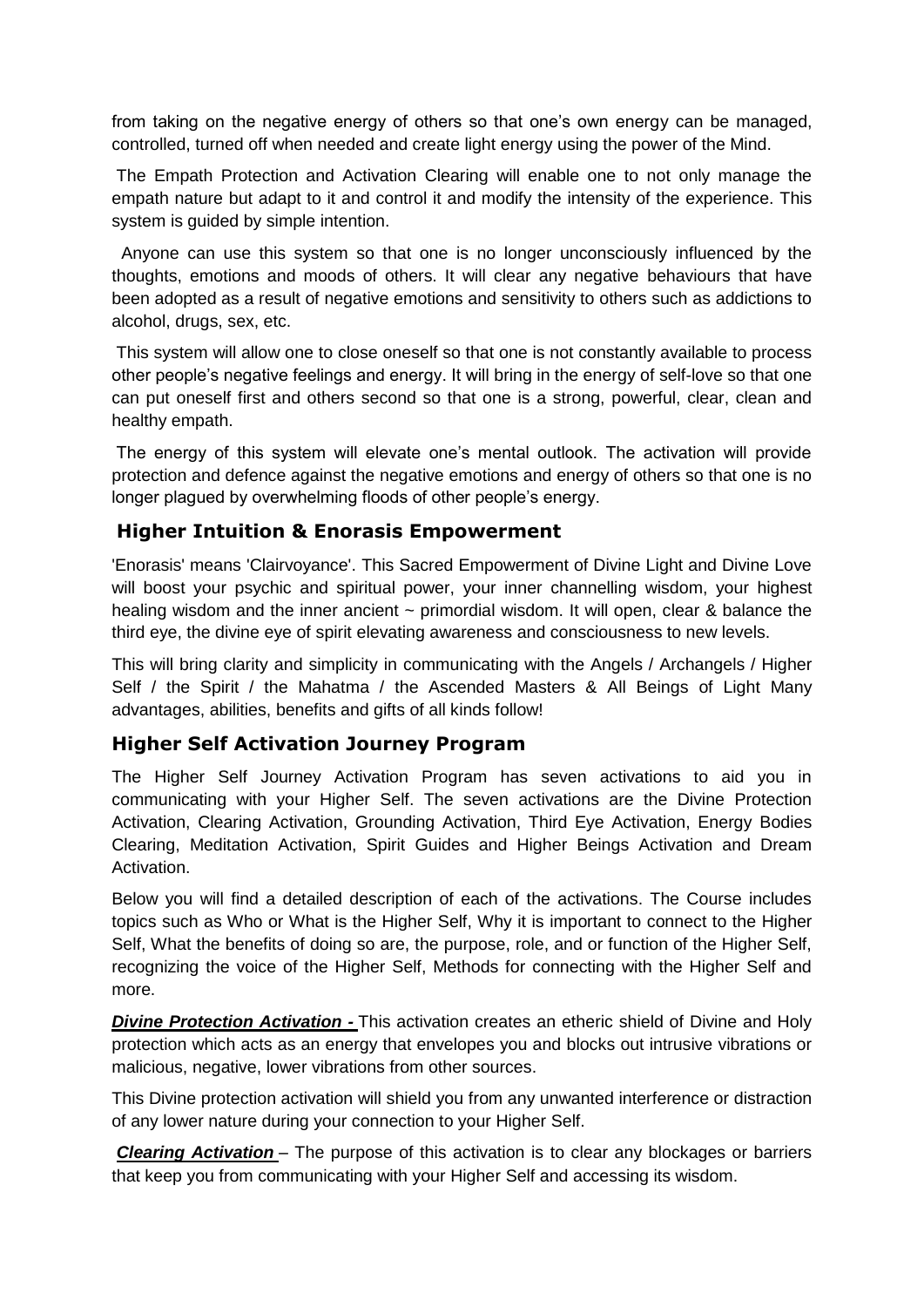This could be negative energies, doubts, sceptical dispositions, lack of understanding, inability to accept higher possibilities, distractions, emotions, thoughts, feelings, false beliefs, etc. The activation will restore balance to all areas of the physical, emotional, spiritual, etheric and mental bodies.

As a result of the clearing you will find it more natural to recognize, accept and acknowledge your Higher Self. It will bring a greater scope of understanding and help you to leave the lower mind. Within our etheric body there is etheric energy that can be toxic to us on a physical level.

This could affect our physical body in a negative way so it is very important to release the negative energies from the etheric body. The clearing activation will help us to do just that.

*Grounding Activation* – This activation will keep you in your body, conscious of your surroundings, present, available for whatever happens. It will create an energetic connection as spirit from your body into physical reality and serve to keep the body and energy system safe during meditation and conscious contact with the Higher Self.

It will empower your process of Higher Self communication by aligning you as spirit with your physical body so that you are present and can attend to what needs to be done.

Additionally, the activation will release any unwanted, excess energy, help you direct your energy, enhance meditations, assist you to be more aware of your path, and enable you to have a greater capacity for experiencing the wonders of the Higher Self.

*Meditation Activation* – The purpose of this activation is to help you to receive guidance from the Higher Self in meditation. It will enable you to develop a routine of connecting with the Higher Self as well as help to discipline you to consistently seek communication and wisdom from your Higher Self.

*Higher Guidance Activation* – The purpose of the Higher Guidance activation is to help you hear the still small voice of the Higher Self within you.

It will free you from all thoughts and or energies that keep you from hearing the Higher Self or the inner voice. As well, it will help you to establish a deeper connection to the Ascended Masters who will help you in your connection to your Higher Self should you choose to call on them for assistance.

*Communication Activation* - This Activation will enable you to communicate with the Higher Self through any means that you find beneficial to you whether it be through your dream state, automatic writing, meditation, channeling, etc.

It will empower you in this area and help you to gain needed insights and information through whatever means of Higher Self communication you choose.

*Heart Activation* – The heart activation will enable you to release less than loving thoughts about self and others, negative self-images, self-criticism, or any thoughts that you are a failure. It will remove any lack of belief in self and or your ability to establish a connection to your Higher Self.

It will open the heart to the unconditional love of the Higher Self so that you can see the truth of which you are, beyond what you see, hear, believe, so that you can have a personal experience with your true nature. It will enable you to incorporate higher perceptions and beliefs about your true Divine identity.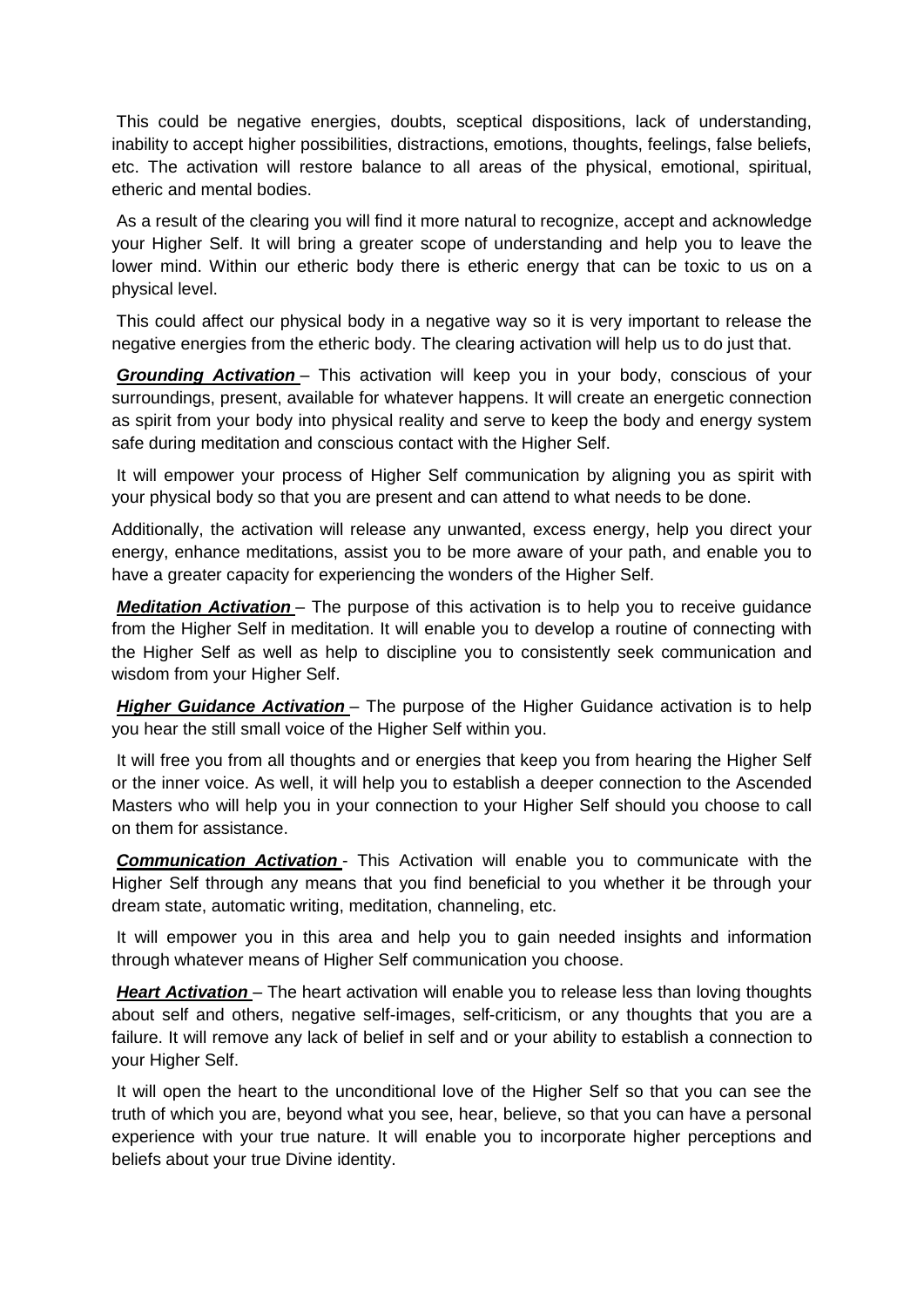# **Mental Aid Kit**

MENTAL AID KITMENTAL AID KIT is strong energetic tools to ground an individual emotionally, thus allowing for thought that is free of fear, troubled emotions, indecisiveness, and anxiety. Its strong energy presents the clarity of mind and self-confidence to energize, inspire, motivate and enhance one's ability to relate to others on an mental/ emotional level.

MENTAL AID KIT beneficial can be used when we are making critical decision, when we are in anxious or when we are feeling overwhelmed by life's problem. It amplifies our ability to focus and find creative solutions. Thus It is also suitable for leaders, protectors and counselors.

MENTAL AID KIT has physical healing function to heal afflictions of the heart and lungs and adrenal system. It also helpful in the treatment of fevers, inflammation, nervous system stress and migraines, eye ailments, blood pressure abnormalities, hypertension and urogenital disorders.

MENTAL AID KIT has tools to make it more effective and efficient, are:

- CRYSTAL AID KIT
- GREEN AID KIT
- BLUE-GREEN AID KIT
- BLUE AID KIT
- ORANGE AID KIT

### **Psychic Gifts Flush**

This healing modality will help to bring in, awaken, enhance, empower and activate your spiritual and psychic gifts and abilities that are aligned with the divine blueprint made with Spirit prior to you entering into this incarnation. Through using the Psychic Gifts Flush you will flush out anything that has kept you from developing energetic boundaries so that you have more choice over what enters your field of energy. This will enable you to open your field of energy to your Higher Self as well as your Spirit Guides and other Higher Beings of Light such as the Angels, Archangels, Ascended Masters, etc.

The energy will gently flush blocks that affect you at your chakras and clear any blocks to your intuition. The empowerment will activate and develop your strongest psychic gifts. As the blocks are flushed from all of your fields of energy and your energetic bodies the energy will actually integrate your psychic abilities into your life successfully as well as into your human side and mind so that you do not get stuck by any scepticism the finite mind has come to adopt in form of false and limiting beliefs about your abilities.

Benefits:

- Adopt positive attitudes and core beliefs
- Confidence in Psychic Abilities
- Enhanced Intuitive Skills
- Opening to Higher Purposes
- Financial Abundance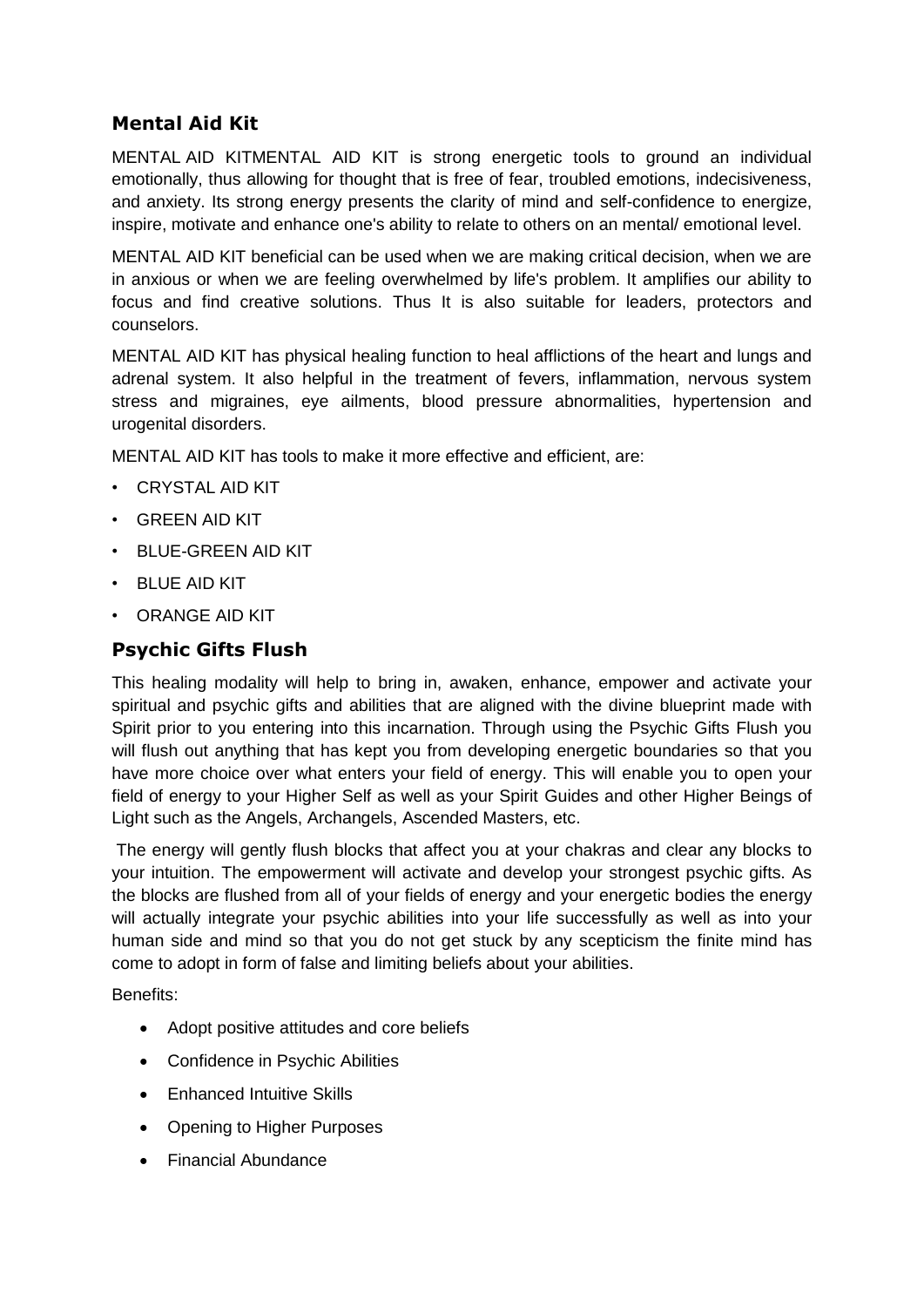- Spiritual Fulfilment
- Alignment with Higher Good and Divine Life Purpose
- Commitment to Life Path
- Worthiness of Gifts
- Manifesting Energy
- Removal of Scepticism in Gifts
- Energetic Boundaries
- Enhanced communication with Higher Beings of Light
- Empower and Open Spiritual Gifts

# **Quantum Energy Shield**

Quantum Energy Shield absorbs beneficial earth, cosmic, subtle and Tachyon energy and imparts these energies to the practitioner, thus enhancing the Biofield. The Quantum Energy Shield also provides you with a 750 ft bubble of protection from the other less beneficial or harmful energy fields including vortex spin energy and electromagnetic radiation emitted by all electrical appliances, power lines, cell phones, and anything with electricity flowing through it.

Benefits : Protects the Biofield from potentially harmful energies including: EMF's and Vortex Spin Energy. Enhances your bodies Biofield & Electromagnetic Field. Effectively diffuses all energy that passes through your body's Electromagnetic Field. Balances energy flow through the meridians of the body. Cancels out the negative energy from the people around you.

### **Spell Clearing Empowerment**

The Spell Clearing Empowerment is an extremely powerful energy that works to rid you once and for all from the effects of unwanted spells, hexes and curses. No angels or other ascended masters are needed. The energy was received directly from Spirit and is activated by your higher self. It clears out and nullifies any spells that have been cast on you or for you on your behalf. It will also clear out spells that may be affecting you that have been cast on others.

# **Spiritual Awakening Shield**

We can shield and protect ourselves energetically from the negative physical, emotional, and spiritual clearing effects and symptoms of the Spiritual Awakening and Ascension process. The energy of this form will serve to smooth the way during the process. It can be used as a tool to diminish and or remove the negative effects of the process. Anyone can use this system. The Spiritual Awakening-Ascension Shield Activation is easy to use as it is activated purely by intention. It can be used as often as needed until desired results are achieved. It will help manage and or eliminate the negative side effects of the Spiritual awakening and ascension process so that it becomes much more tolerable for us All.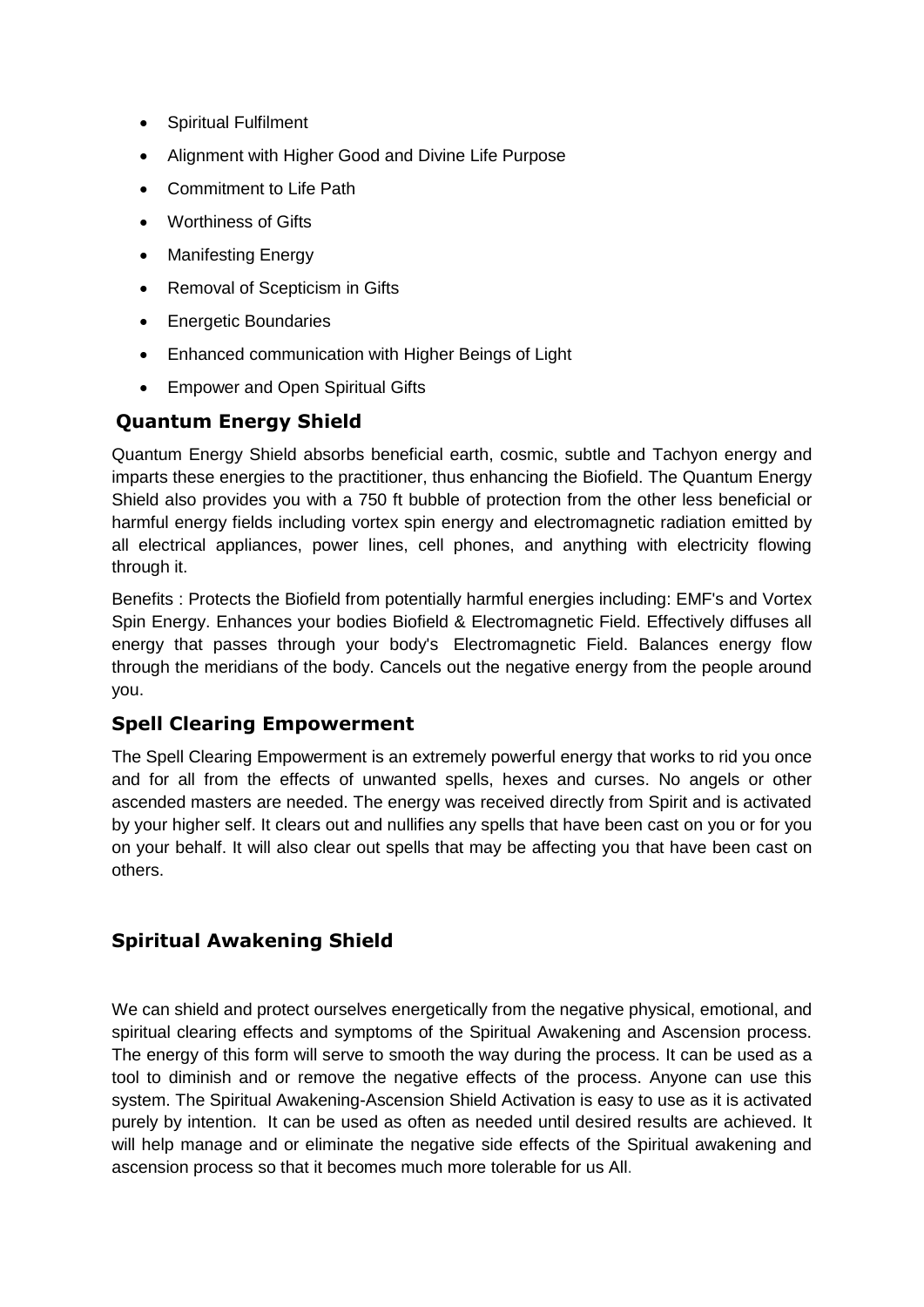# **Spiritual Purification and Transmutation**

The Spiritual Transmutation and Purification Activation is designed to help us keep the energy robbers away from us, to shield and protect, to cut, severe, and seal the cords attaching us to them and the spiritual transmutation and purification needed to restore overall health and wellbeing.

Please note: The energy changes resulting will only be ones that are aligned with our highest and best good.

The energy of this form will release the negative energy and fears we are holding within our four bodies. By removing fears and negative thinking, we will receive the needed boost to self-confidence and courage so that we are no longer vulnerable to these attacks. The energy will protect us from future attacks by enveloping us in the Divine Love and Light which will stream down from the Heavens. As the energy of this form works on us it will release all negative emotions and transmute them into light. As a result, internal peace is restored.

The Spiritual Transmutation and Purification Activation energy works to transmute negative energy by turning it into light which causes us to vibrate to a higher energy pattern, releasing more spiritual energy into our bodies. It has the ability to transform fear into courage, anxiety into peace and hatred into love. It re-establishes harmony and balance. It will resolve and heal the underlying reasons we were susceptible to cording in the first place.

The energy in action, transmutes denser feelings, actions, deeds, and thoughts. As well this form will help prepare us for our Ascension, which means becoming a Divine Human, also known as a Christed Being - This level of Consciousness obtainable by any person who strives to embody their spiritual self fully within their physical self. Our consciousness will be cleansed, cleared and purified and realigned with Divine Consciousness relieving any mental confusion or feelings of separateness.

This modality works with all four bodies to realign our energies with that of our Divine Self, and in remembering who and what we are, we can live a fully-empowered and joy-filled life!

### **Telepathy Gene**

Telepathic communication is most referred to as thought to thought communication between sentient beings. Telepathy is full thought communication. All the components of the thought are completely present.

The Telepathy Gene Awakening™ shall awaken any genes in your body that are responsible for giving your brain the ability to interpret and consciously send telepathic thoughts. This is an awakening energy to use often.

The Telepathy Gene Awakening™ increases your ability to control what telepathy transmissions you receive and turn their volume up or down.

The Telepathy Gene Awakening™ vastly increases your ability to use gifts that your spirit and soul are already accustomed to using for communication.

# **Third Eye Psychic**